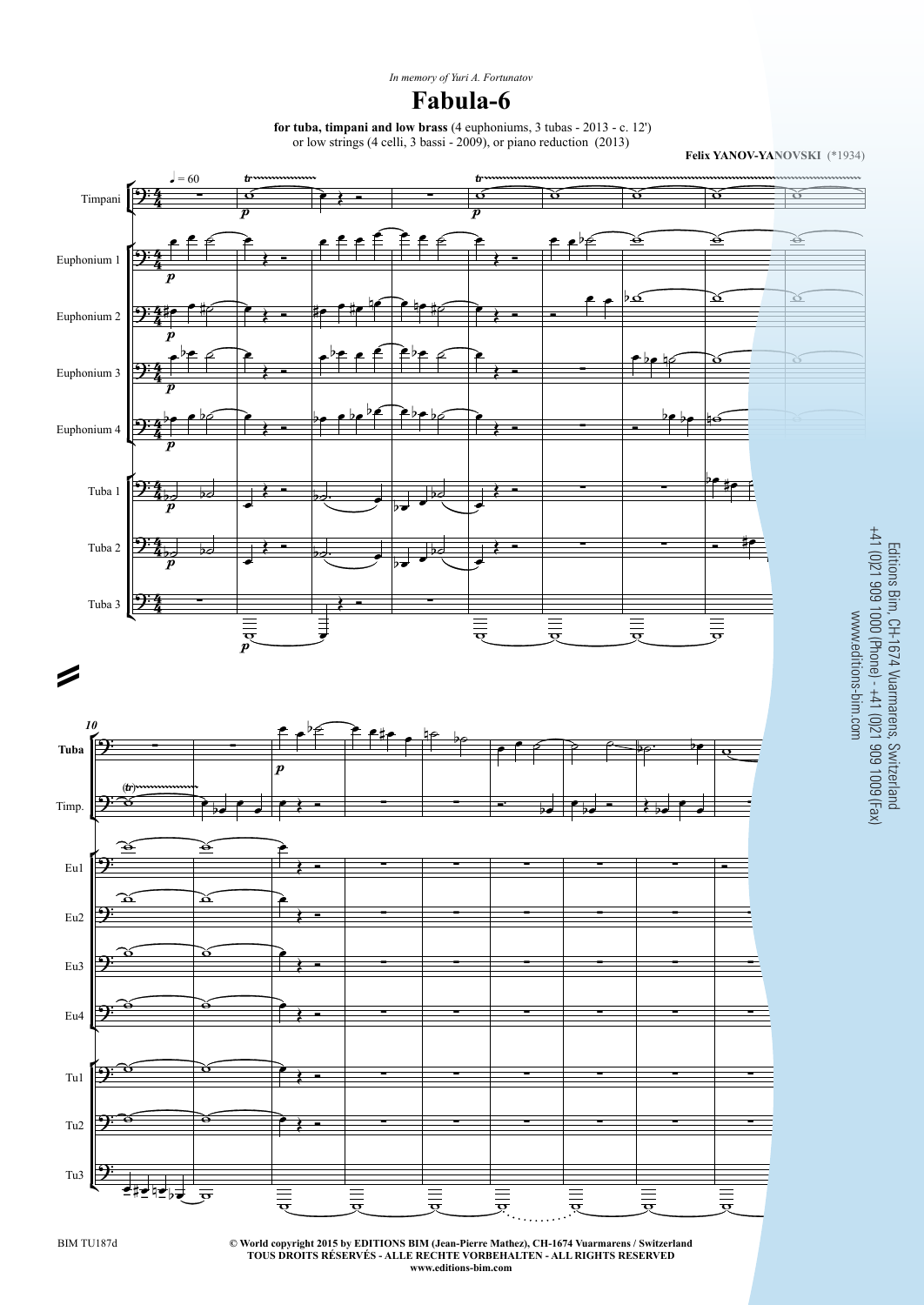

Editions Bim, CH-1674 Vuarmarens, Switzerland<br>← 41 (0)21 909 1000 (Phone) - +41 (0)21 909 1009 (Fax)<br>∞ww.editions-bim.com Editions Bim, CH-1674 Vuarmarens, Switzerland +41 (0)21 909 1000 (Phone) - +41 (0)21 909 1009 (Fax)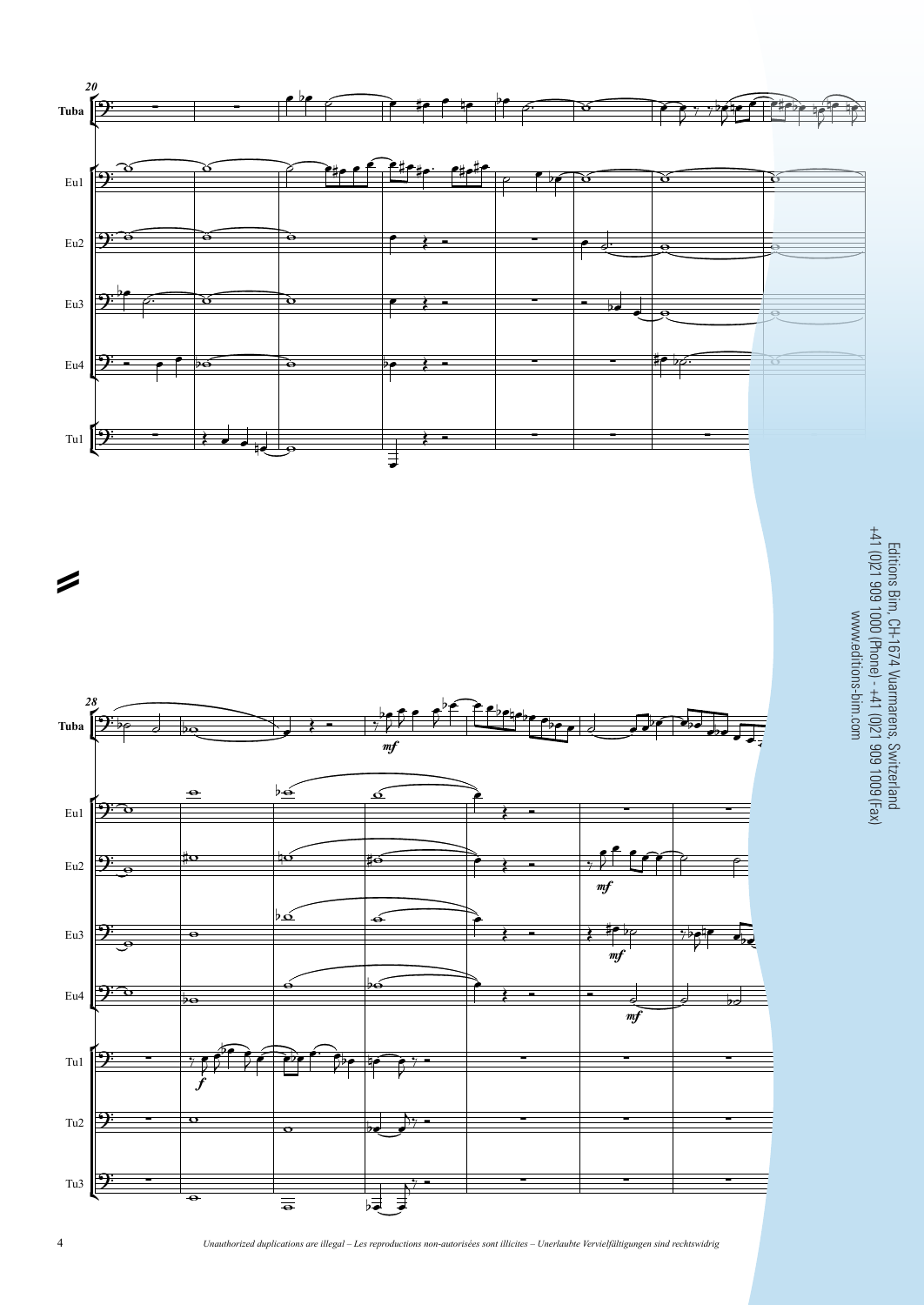

BIM TU187d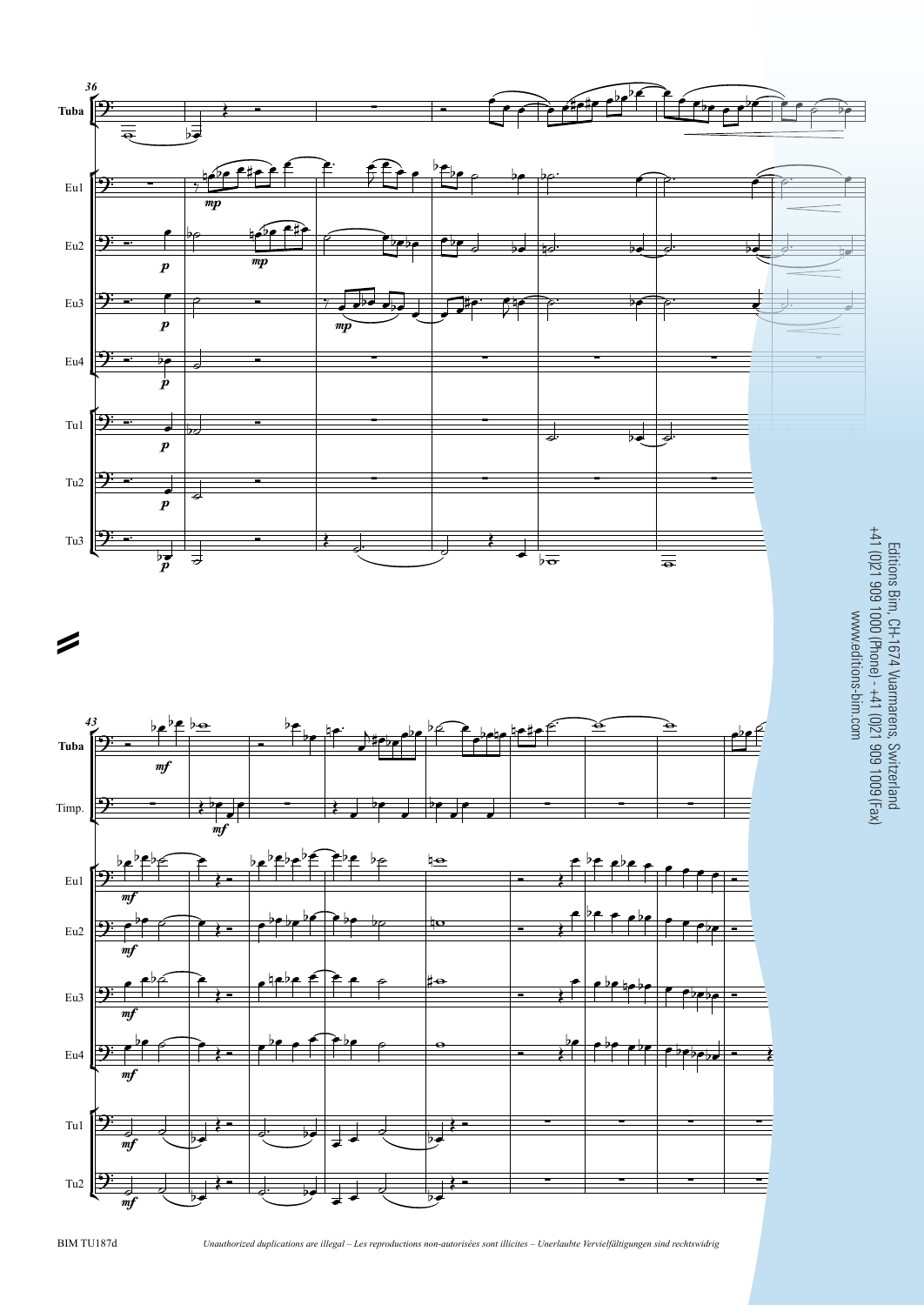

Editions Bim, CH-1674 Vuarmarens, Switzerland +41 (0)21 909 1000 (Phone) - +41 (0)21 909 1009 (Fax)

*Unauthorized duplications are illegal – Les reproductions non-autorisées sont illicites – Unerlaubte Vervielfältigungen sind rechtswidrig*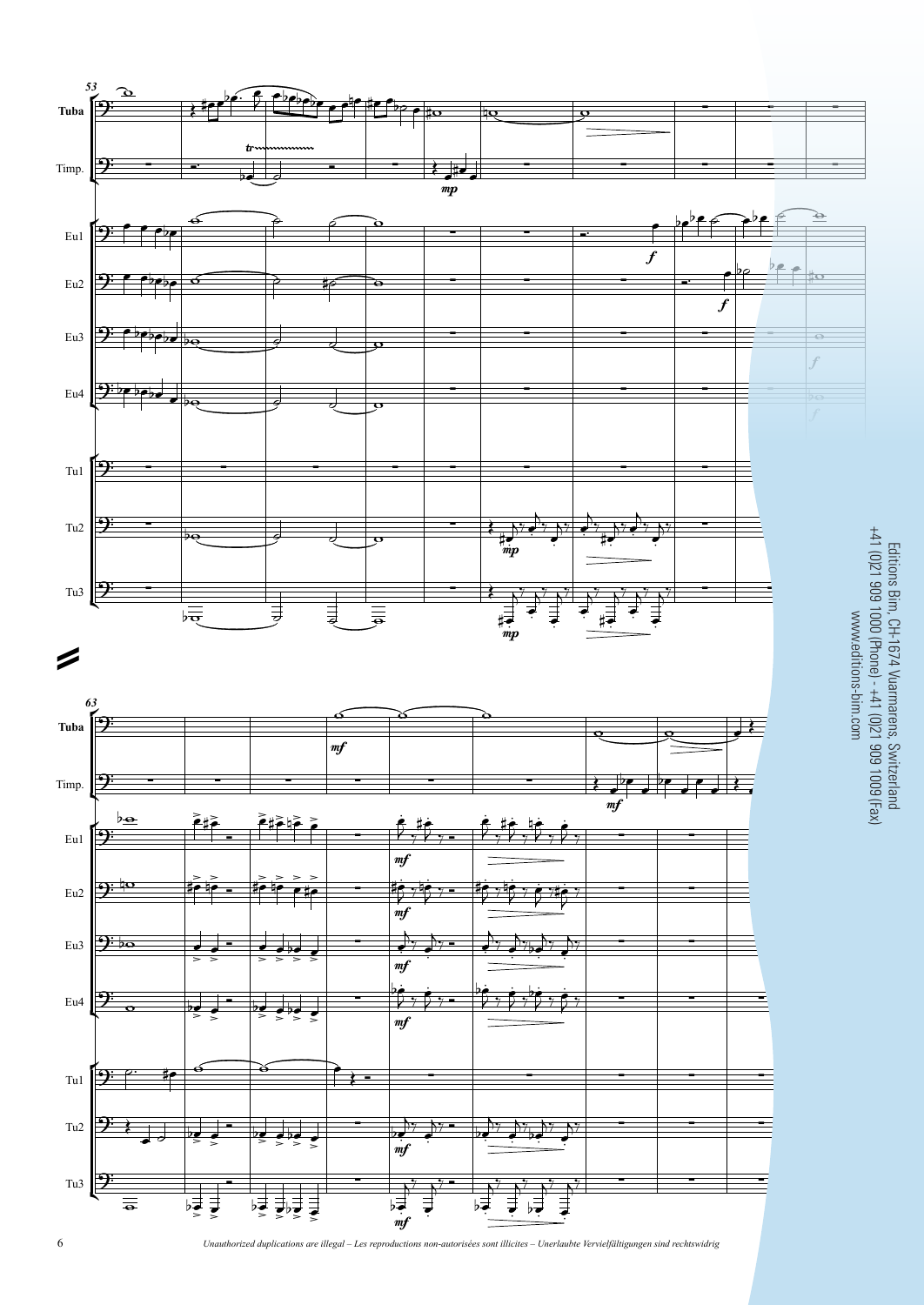